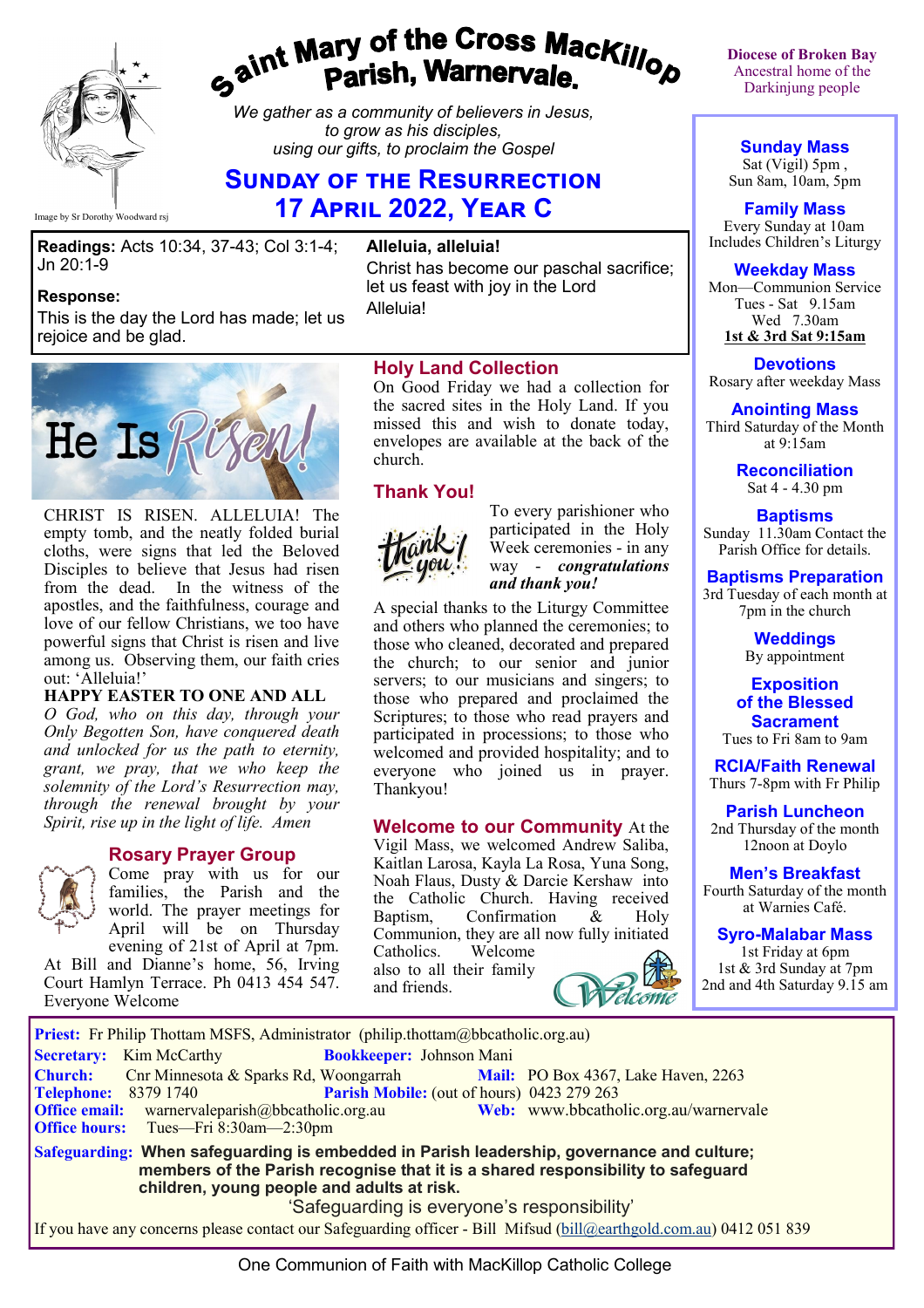#### **School Holidays**

Access to the church will be via the top gate. The site will be locked at 2:30pm most afternoons. Our apologies for any inconvenience. We ask you be attentive and if you see any security issues and ring the parish mobile (0498 026 713) or Knightguard Protection Group (1300 655 009)

#### **Baptism Information Evening**



Our next information session is on **Tuesday 19th Baptism April 2022 at**<br>**P** 7pm in the **7pm** in the church. Please church. come along if you

wish to have your child baptised. For further information please contact the parish office.

#### **Catholic Schools Broken Bay | Advanced Notice Schools Broken Bay | Advanced Notice Schools Broken Bay | Advanced Notice Schools Advanced Notice Schools Broken Bay |**  $\frac{1}{2}$  **at the back of the Church. is Hiring**



Catholic Schools Broken Bay invites **EXECUTES**<br>Broken Bay applications from<br>suitably qualified qualified

teachers who wish to be considered for casual teaching opportunities that may arise throughout the year in our schools located on NSW Central Coast, North Shore and Northern Beaches.

For all casual teachers position on the Central Coast visit:

www.teachers.on.net/vacancy/69379 casual-teachers-central-coast-catholicschools-broken-bay/

Or visit www.csodbb.catholic.edu.au/ careers/work-with-us/ for all other available positions.

#### **MacKillop Catholic College Enrolments 2023**

Enrolling now for MacKillop Kindergarten 2023. Existing families already in the school are asked to submit forms as soon as possible. There are limited places for all other grades. School tours can be arranged. Contact the school office on 4392 9399. **MACKILLOP** 



#### **Catechist Corner**



**To all the children at our Public Schools, may you have a very happy and Holy Easter and Holidays from your Scripture teachers. See you all next term.**

**To our wonderful and dedicated catechists, wishing you and your families all the blessing of the Risen Lord. Thank you for the work you do with love are care.**

Kerrie Dedera our Catechist Coordinator contact No. 0402815633 email [kerriemdedera@westnet.com.au](mailto:kerriemdedera@westnet.com.au)

#### **Advanced Notice Adult Education Series 'David the King'**



We will commence the next series in the adult education program at the beginning of May.

The series is titled "David the

King" and deals with the seminal figure in the Old Testament with whom God made a covenant leading to Jesus Christ. Hopefully, this will draw us closer to the ultimate aim of these courses which is to broaden and deepen our faith.

The course starts on Monday  $2<sup>nd</sup>$  May and continues on succeeding Mondays for six weeks. It will be presented in the morning at 10am and again in the evening at 7pm. The duration will be about an hour and includes a video presentation by Bishop Barron and 30mins or so of discussion. Registration is not required – just come and enjoy the session!

If you have any questions, contact me by email at [tpate2@bigpond.com](mailto:tpate2@bigpond.com) or call me on 0408 973 316, or just grab me after mass!

#### **This Week**

**Monday 18 April** 9:15am Communion Service

**Tuesday 19 April** 9:15am Mass **Wednesday 20 April**

No 7:30am Mass—Due to school holidays 9:15am Mass

**Thursday 21 April**  9:15am Mass

**Friday 22 April** 9:15am Mass

**Saturday 23 April** 9.15 Syro Malabar Mass 5pm (Vigil) Mass

#### **Cleaning Roster**

Due to a shortage of cleaners, we are starting a roster for anyone who wishes to volunteer on a one off or on a more regular basis. The roster will commence on 25th March to 29th July. If you can spare an hour or so on a Friday, please write your

#### **Return and Earn**



**If you have recycling from your Easter holiday celebrations keep your empty cans, plastic and glass bottles and juice** 

**boxes that have the 10c refund logo to donate to the parish fundraiser.**

Please remember containers need to be empty of liquid; and not crushed or broken.

Please place glass in the crates. Cans and bottles must have the 10c refund logo on them.



#### **NO Wednesday 7:30am Mass**

Please note that on Wednesday 13th and 20th April there will be *NO 7:30am Morning Mass* as it is school holidays.

Please remember our sick: Isagani Santos, Joshua Caulfield, Janice, Finn McConnon, Cecelia Henry, Anne Firmstone, Con Pantos, Terence McBride, Allan Curtis, Jim Swanson.

Deceased/Anniversary: Beryl Melony, George Williams, Elizabeth Walker, Archibald Crippin, Michael Connerly, Paul & Agnes De Battista, Bridgie King, Michael Wong, Reginald Hamilton.

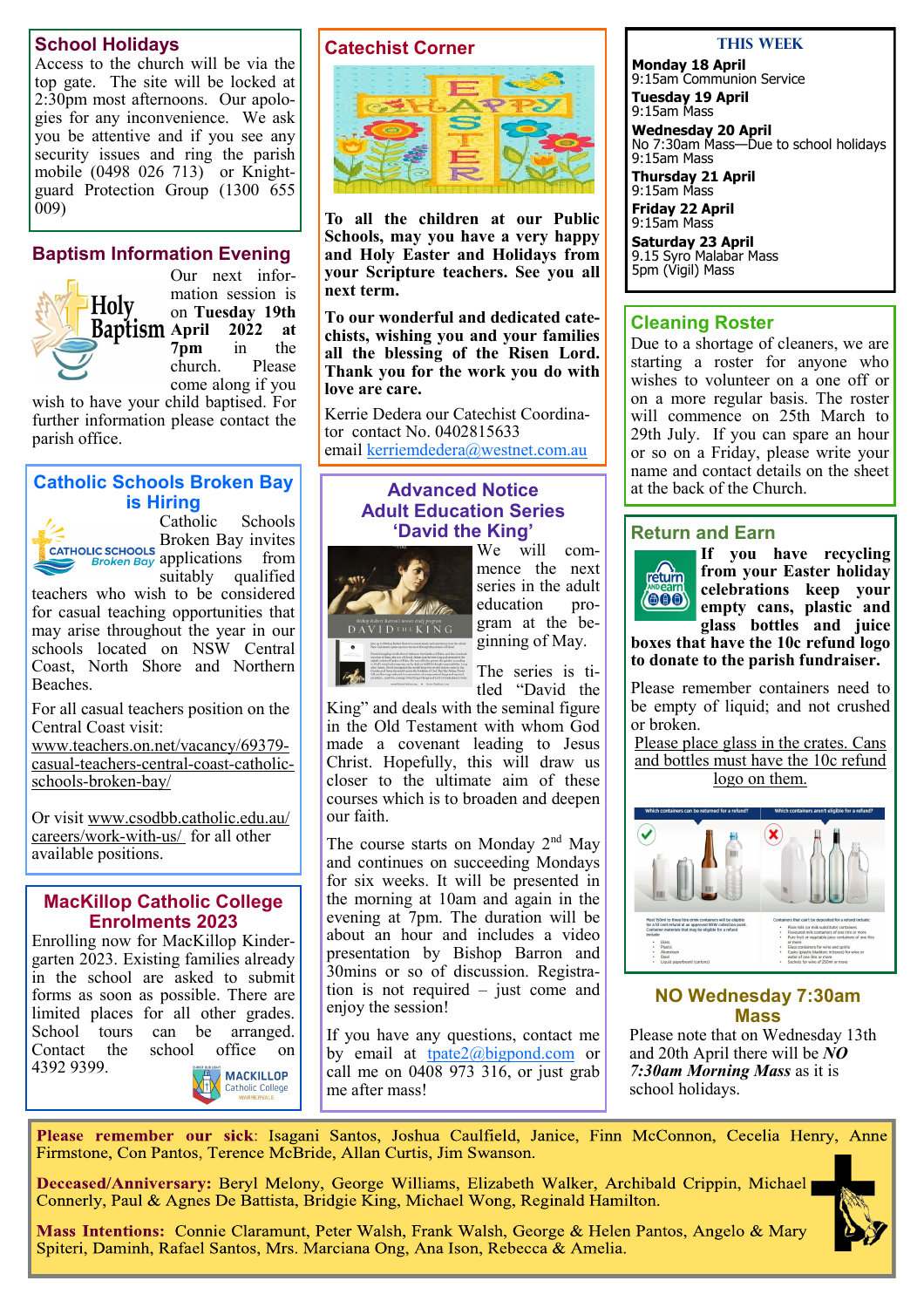# **Sunday of the Resurrection, Year C**

#### **First Reading Acts of the Apostles 10:34, 37-43**

#### **We have eaten and drunk with him after his resurrection from the dead.**

Peter addressed Cornelius and his household: 'You must have heard about the recent happenings in Judaea: about Jesus of Nazareth and how he began in Galilee, after John had been preaching baptism. God had anointed him with the Holy Spirit and with power, and because God was with him, Jesus went about doing good and curing all who had fallen into the power of the devil. Now I, and those with me, can witness to everything he did throughout the countryside of Judaea and in Jerusalem itself: and also to the fact that they killed him by hanging him on a tree, yet three days afterwards God raised him to life and allowed him to be seen, not by the whole people but only by certain witnesses God had chosen beforehand. Now we are those witnesses—we have eaten and drunk with im after his resurrection from the dead—and he has ordered us to proclaim this to his people and to tell them that God has appointed him to judge everyone, alive or dead. It is to him that all the prophets bear this witness: that all who believe in Jesus will have their sins forgiven through his name.' The word of the Lord.

**Responsorial Psalm Ps 117:1-2, 16-17, 22-23**

#### **R. This is the day the Lord has made; let us rejoice and be glad.**

Give thanks to the Lord for he is good, for his love has no end. Let the sons of Israel say: 'His love has no end." **R.**

The Lord's right hand has triumphed; his right hand raised me up. I shall not die, I shall live and recount his deeds. **R.**

The stone which the builders rejected has become the corner stone. This is the work of the Lord, a marvel in our eyes. **R.**